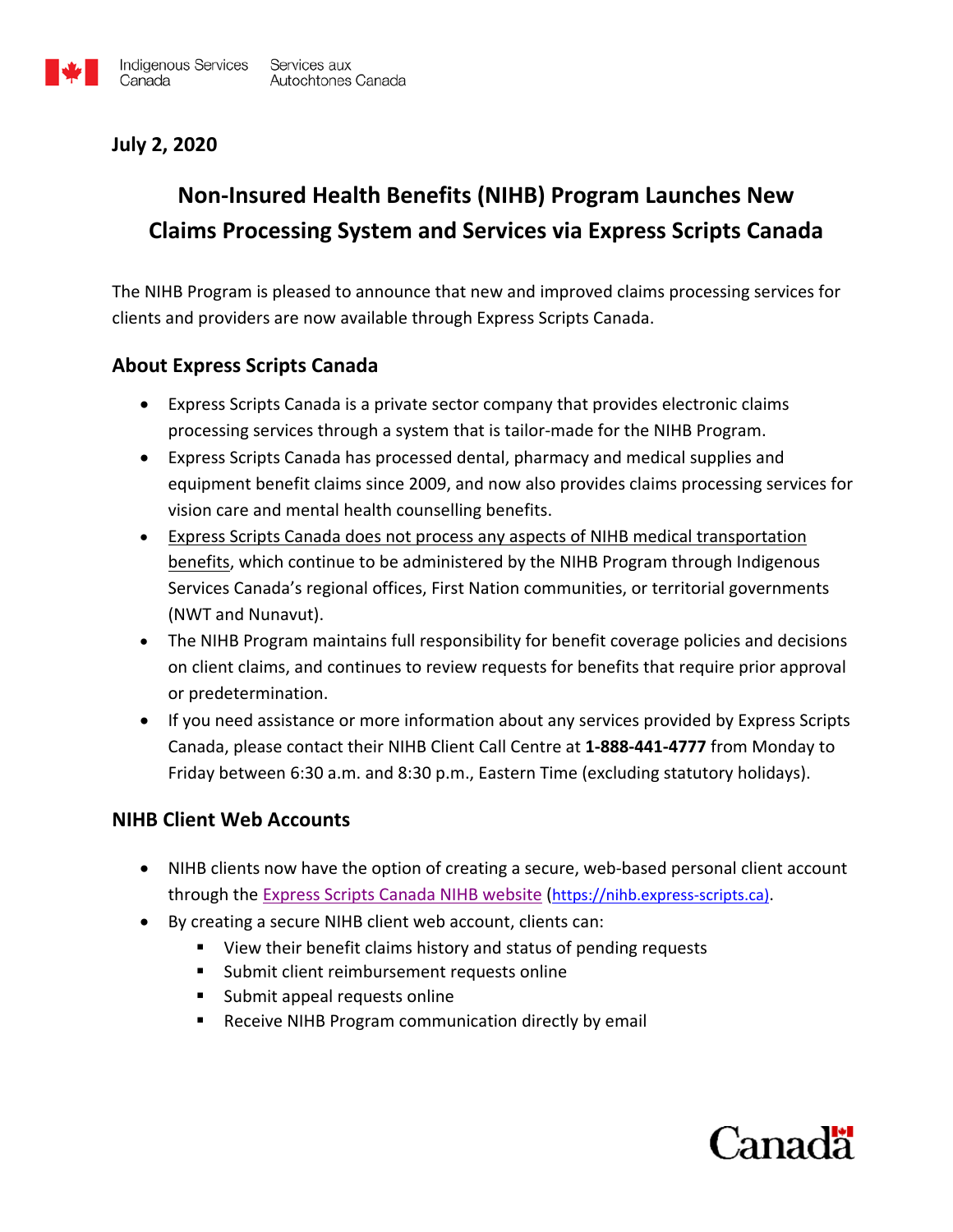- To create a web account, visit the [Express Scripts](https://nihb.express-scripts.ca/NIHBProvider/benefits/client) Canada NIHB website. Select *Create Web Account*, and you will be guided through the steps to set up your account. If you need help with this process, you can contact the NIHB Client Call Centre at Express Scripts Canada at **1-888-441-4777.**
- The creation of a web-based account is not mandatory. You can still correspond with the NIHB Program or Express Scripts Canada by mail, fax or telephone

#### **New Client Reimbursement Process**

- Client reimbursement requests for pharmacy, dental, medical supplies and equipment, vision care and mental health counselling benefits will now be processed by Express Scripts Canada.
- The [NIHB Client Reimbursement page](https://nihb.express-scripts.ca/NIHBProvider/benefits/client?page=client-forms&benefit=client) of the Express Scripts Canada NIHB website [\(https://nihb.express-scripts.ca\)](https://nihb.express-scripts.ca/) provides the form and instructions to submit client reimbursement requests, including what supporting documents are required for each benefit type.
- There are three ways to submit a client reimbursement request to Express Scripts Canada:
	- **By mail**
	- By fax
	- Online through your new NIHB client web account
- If you are submitting your client reimbursement request online through your NIHB client web account, you can send all documents electronically. A scanned copy or photo of supporting documents, such as receipts, can be accepted.

## **New Online Drug Benefit List**

- The NIHB Drug Benefit list is a listing of prescription and over-the-counter medications and products that are covered by the NIHB Program.
- A new and improved online [Drug Benefit List](https://nihb.express-scripts.ca/NIHBProvider/benefits/pharmacy?page=drugbenefit-grid&benefit=pharmacy) is now available on the on the Express Scripts Canada website [\(https://nihb.express-scripts.ca\)](https://nihb.express-scripts.ca/). It is easier to search, and new listings are added right away.
- For best results, search medications or products by chemical name (for example, 'ibuprofen', not 'Advil'). You will get a list of results, with an option to *View Details* to see listing status and criteria (if applicable) for each product.
- Please continue to contact the NIHB Drug Exception Centre 1-800-580-0950 for questions about pharmacy benefits.

Please visit the **Express Scripts Canada NIHB website [\(https://nihb.express-scripts.ca\)](https://nihb.express-scripts.ca/)** for more information and to access these new features and services.